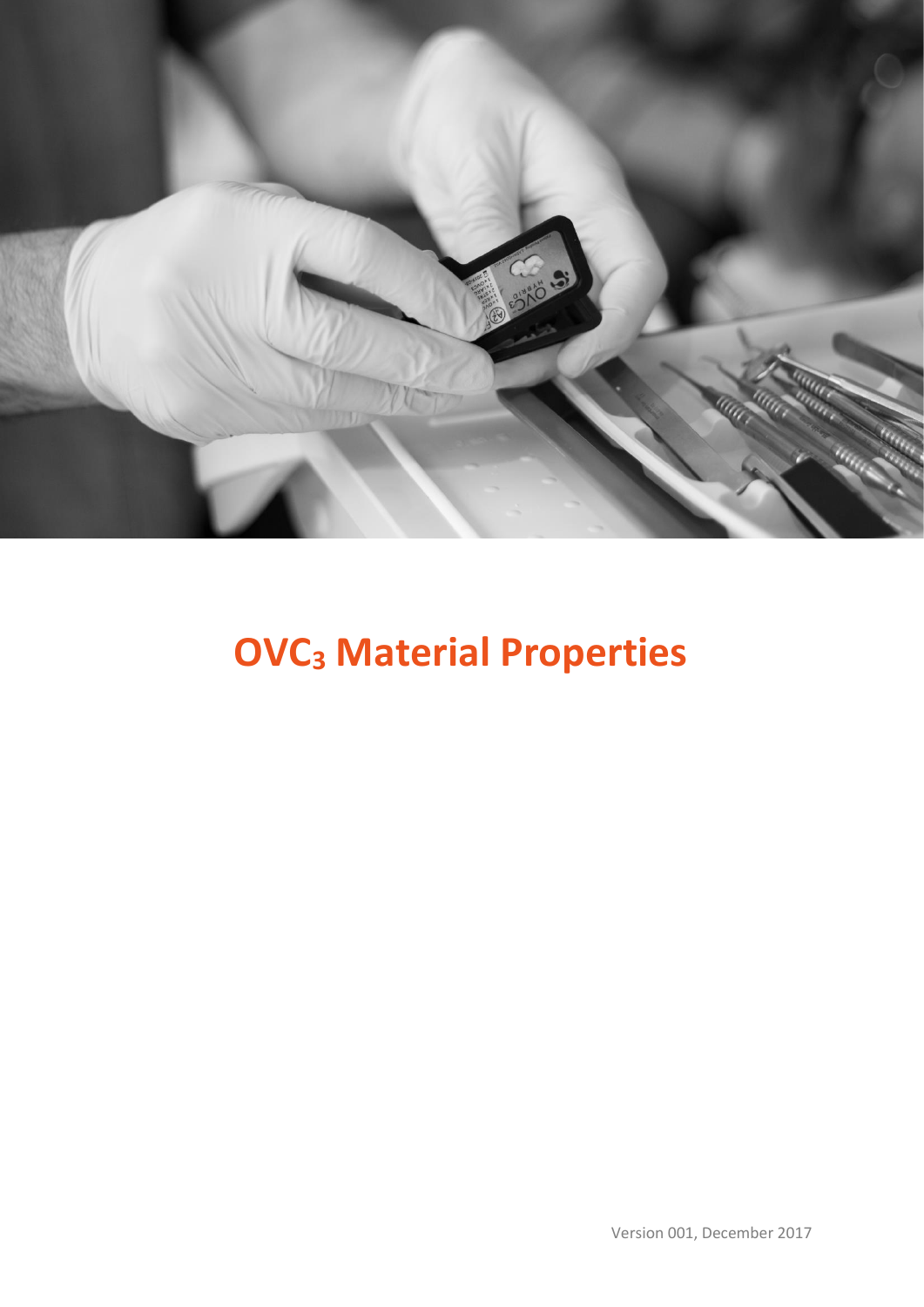## **Table of Contents**

| 1.   |                                                                                         |  |
|------|-----------------------------------------------------------------------------------------|--|
| 1.1. |                                                                                         |  |
| 1.2. |                                                                                         |  |
| 1.3. |                                                                                         |  |
| 1.4. |                                                                                         |  |
| 1.5. |                                                                                         |  |
| 1.6. |                                                                                         |  |
| 1.7. |                                                                                         |  |
| 1.8. |                                                                                         |  |
| 1.9. |                                                                                         |  |
| 2.1. |                                                                                         |  |
| 2.2. |                                                                                         |  |
| 2.3. | Comparison of Rhondium OVC <sub>3</sub> Lithium and OVC <sub>3</sub> Hybrid Ceramic  12 |  |
|      |                                                                                         |  |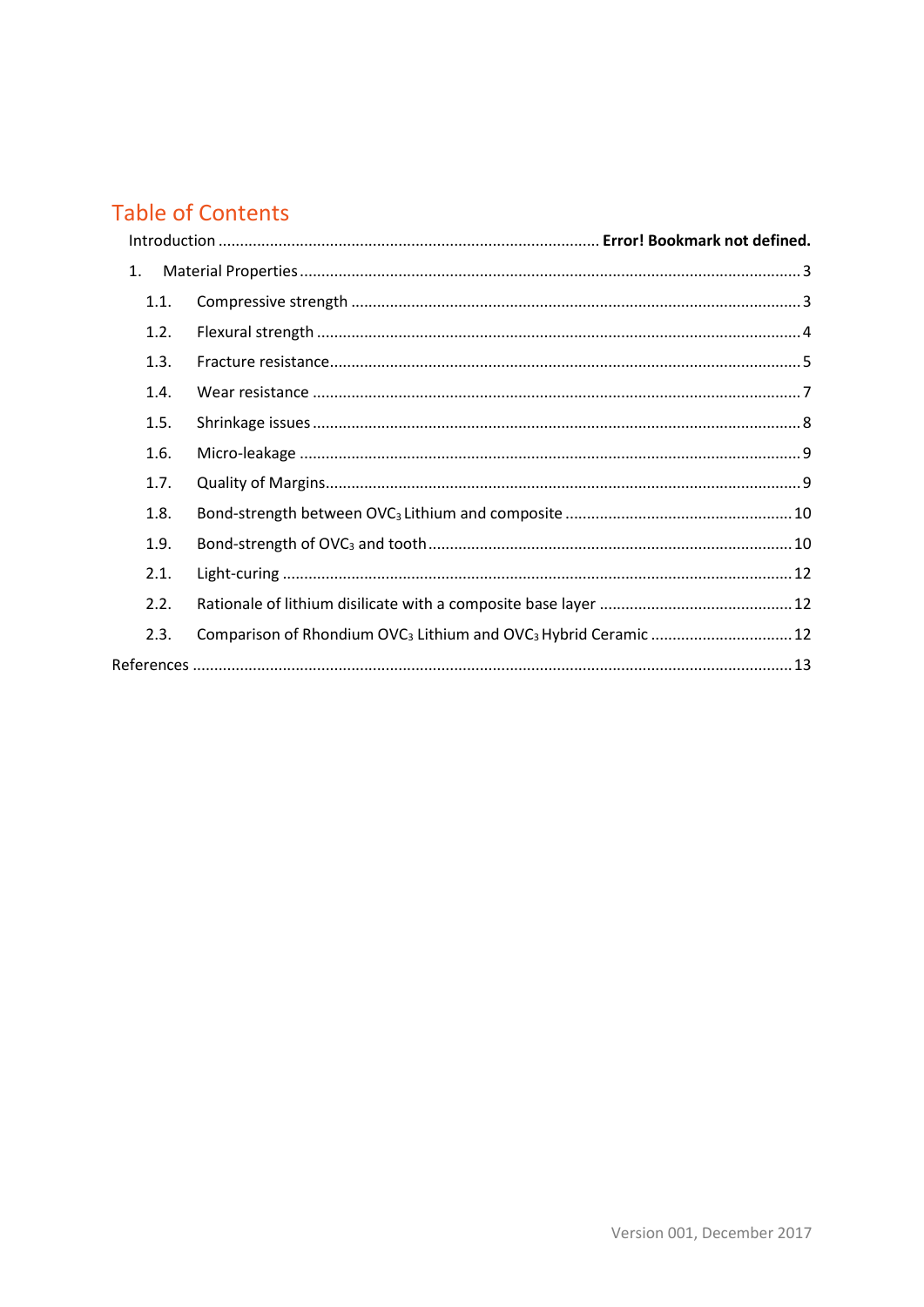## **Summary**

Crowns are the largest part of a typical general dentist's practice revenue, accounting for about one-third to more than one-half of all income for an average general practice (Christensen G. , 2016)

Many adult dental patients require some form of full occlusal restoration. Although the industry provides abundant and effective material options, clinical procedures are generally restricted to either CAD/CAM or lab-made restorations. However, these two effective options are both time-consuming, relatively costly and this translates into a high expense for the patient and sub-optimal productivity for the dentist.

Furthermore, patients want better time-efficiencies and immediacy from their dentists. According to Dentsply-Sirona, 85% of patients prefer a one-visit crown and 66% would travel further or would change their dentist for a one-visit crown (GmbH, 2015).

Rhondium has been producing posterior One Visit Crowns (OVC) since 2013, and has adapted their product and procedure during this time to provide a one-visit chair side option that is clinically simple and applicable for both insured and uninsured patients. Rhondium's new OVC<sub>3</sub> now provides an additional clinical option for the general dentist. Products are offered in both a lithium disilicate option, or a hybrid ceramic for all posterior teeth shapes and sizes. It is generally accepted that dental crowns need high compressive strength, high flexural strength, low wear resistance and a strong bond to the tooth. The  $OVC<sub>3</sub>$  meets these requirements.

The OVC<sub>3</sub> has clinical application as a full crown,  $\frac{3}{4}$  crown, onlay or full occlusal restoration, and is thus a versatile option for a clinic. It is one of the only *one visit* options that does not require capital investment into a CAD/CAM system, and can be profitable after the first case.

Rhondium OVC $_3$  hybrid ceramic material flexural strength is 146 MPa and its compressive strength is 312MPa, which compare well with human dentin (193MPa) (Kinney JH, 2003) and other hybrid materials.

The OVC<sup>3</sup> Lithium compressive strength is 454MPa compared to e.max (400MPa). The flexural strength of the OVC<sub>3</sub> Lithium is 621MPa, and is 24% higher than IPS e.max (500MPa) (Ivoclar Vivodent). OVC<sub>3</sub> helps reconstruct the function of the natural compression dome (Milicich, 2017). This means that the tooth can again mimic nature's ability to absorb compression forces whilst safely distributing tensile forces.

Wear testing for both the OVC<sub>3</sub> Lithium and OVC<sub>3</sub> Hybrid show similar results at approximately 0.6mm in the first decade and are less than half that of IPS e.max, which wears 276% faster than enamel (Lawson NC, Bansel R, Burgess JO, 2016:32).

The high bonding strengths achieved by direct bonding allows  $\mathsf{OVC}_3$  crown preps to be more conservative by retaining more tooth substance and are thereby less harmful to the delicate pulpal tissues. In addition, micro-leakage testing of OVC<sub>3</sub> crowns found no microleakage in any of the test teeth after 500 thermocycles.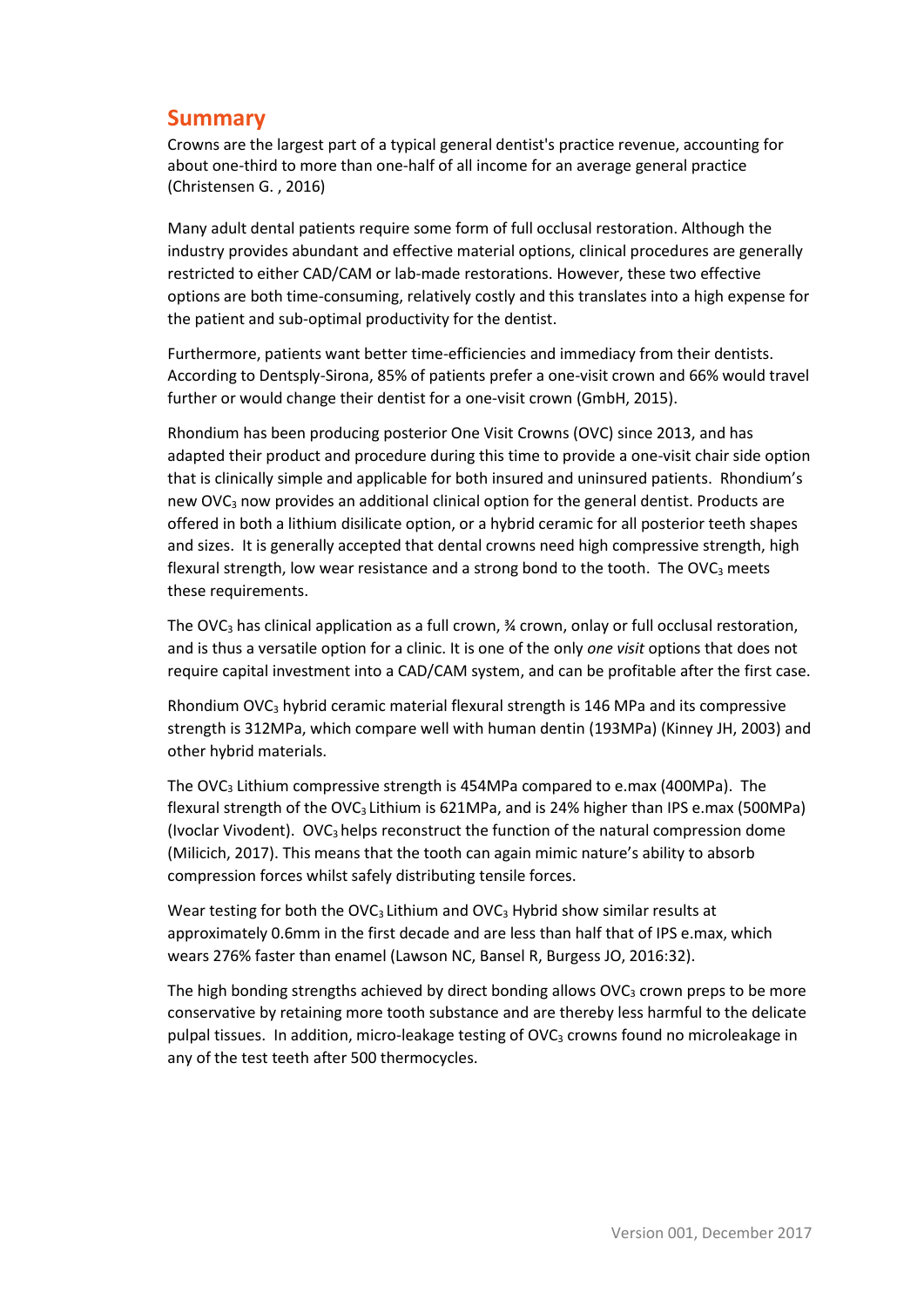## <span id="page-3-0"></span>**1. Material Properties**

The following sections discuss in detail the mechanical properties of the OVC<sub>3</sub> materials.

#### <span id="page-3-1"></span>**1.1. Compressive strength**

Rhondium's in-house laboratory testing shows the compressive strength of Rhondium's Lithium (lithium disilicate material) is 454MPa and the compressive strength of the OVC<sub>3</sub> Hybrid (hybrid ceramic material) is 312MPa.

In comparison, here are some newer composites and lithium disilicate materials compared to human enamel and dentin. (M Hegde, 2011), (KJ Chun, 2014)



Figure 1. Compressive strength comparison with other CAD/CAM materials

The compressive strength of human enamel (62MPa)(±23.8), dentin (193MPa) (±30.6), (KJ Chun, 2014) and structural concrete (70MPa) has been added for comparison.

The compressive strength of the Rhondium hybrid ceramic material is compared with a range of materials below.



Figure 2. Compressive strength comparison with other composite materials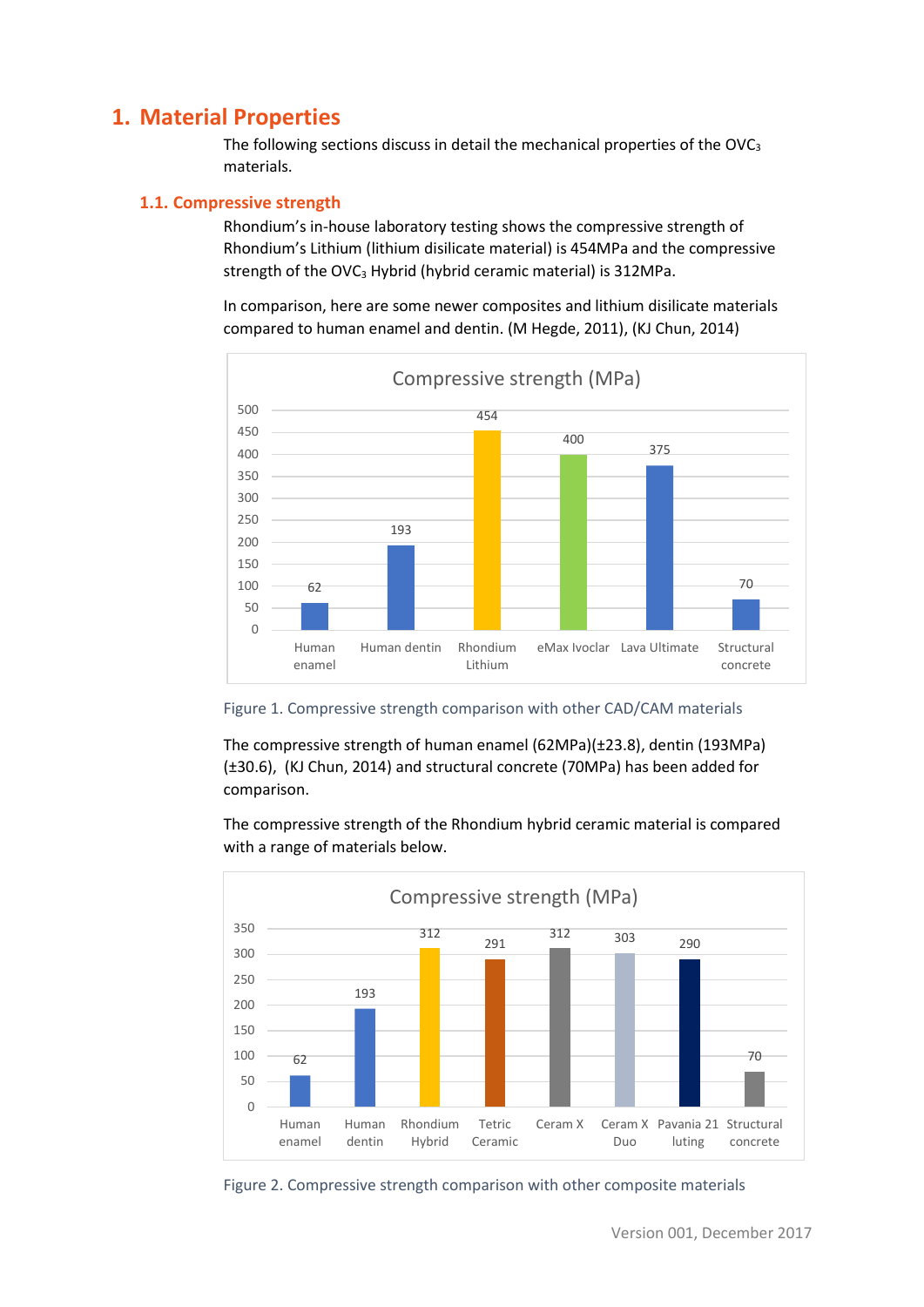#### <span id="page-4-0"></span>**1.2. Flexural strength**

The flexural strength of Rhondium's OVC<sub>3</sub> lithium disilicate material is 621MPa (inhouse testing in accordance with ISO 6872) and compares well with other wellknown ceramic dental materials. See comparison graph below.



Figure 3. Flexure strength of ceramics comparison graph

#### Source links:

[http://www.odontomega.com.br/images/online/mp5800\\_downloads\\_49979\\_Flexur](http://www.odontomega.com.br/images/online/mp5800_downloads_49979_Flexural_strength_of_Lithium_disilicate.pdf) al strength of Lithium disilicate.pdf

<https://www.ncbi.nlm.nih.gov/pubmed/26013069>

The flexural strength of Rhondium's OVC<sub>3</sub> hybrid ceramic material is 146MPa (inhouse testing in accordance with ISO4049) and compares well with other wellknown composites. See comparison graph below.



Figure 4. Flexure strength of composite comparison graph

[Data Source Link 1](http://www.scielo.br/scielo.php?script=sci_arttext&pid=S1516-14392010000100012)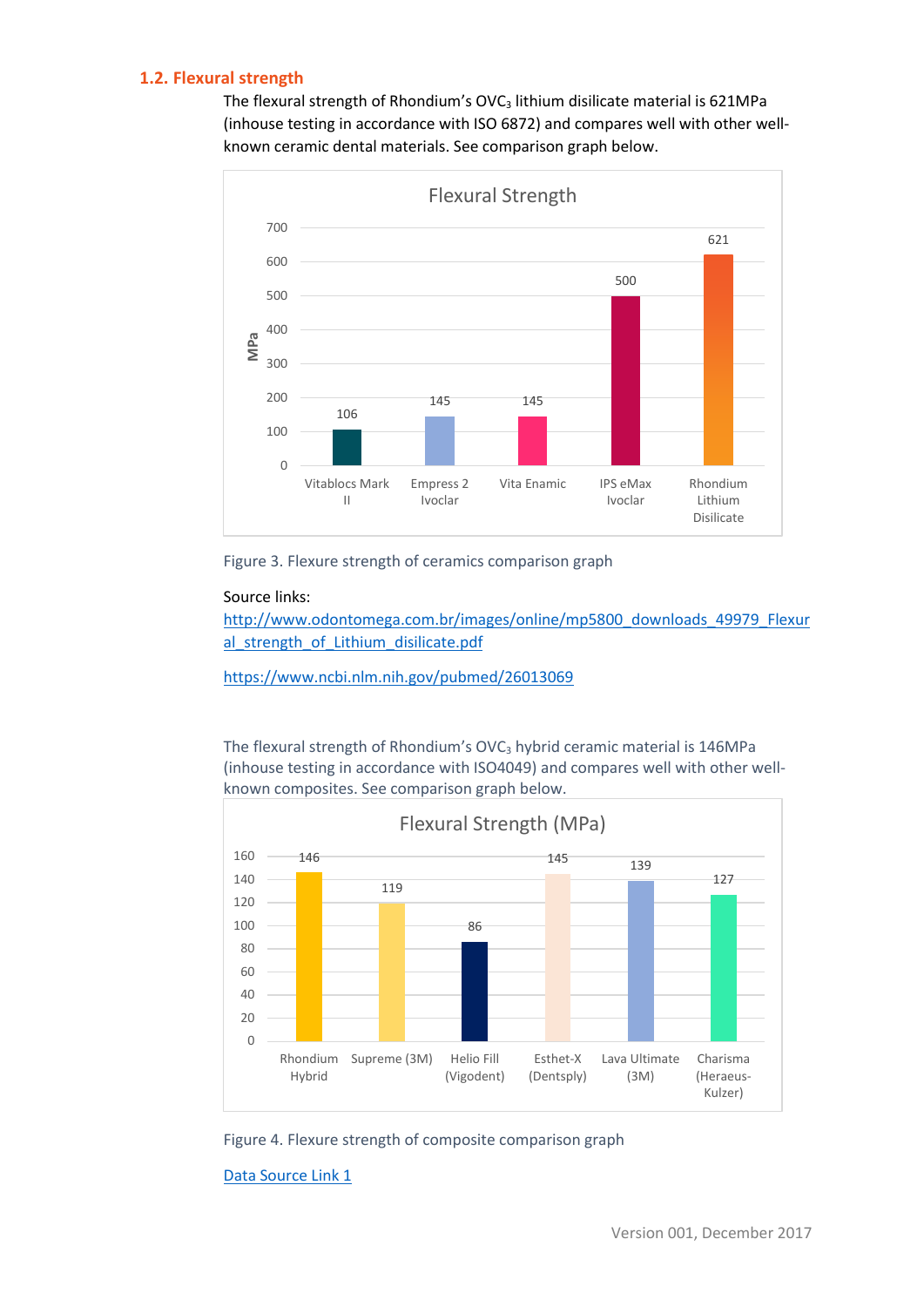#### <span id="page-5-0"></span>**1.3. Fracture resistance**

OVC Hybrid crowns have been subjected to destructive load testing (inhouse testing). Extracted human lower right molar teeth were used in this study. The following restorations were compared, and five teeth were in each group:

| <b>Restoration System</b>     |  |  |
|-------------------------------|--|--|
| Filtek Supreme Large MOD      |  |  |
| Premise Large MOD             |  |  |
| <b>OVC Hybrid</b>             |  |  |
| IPS e.max crown (CAD/CAM)     |  |  |
| Lava Ultimate crown (CAD/CAM) |  |  |

The crowns were bonded to the tooth with Multilink (Ivoclar) and the MOD restorations were bonded with Optibond FL (Kerr).

A tungsten carbide spherical ball was used in a load testing machine until the restoration fractured.



Figure 5. Fracture resistance equipment

The results are graphed below.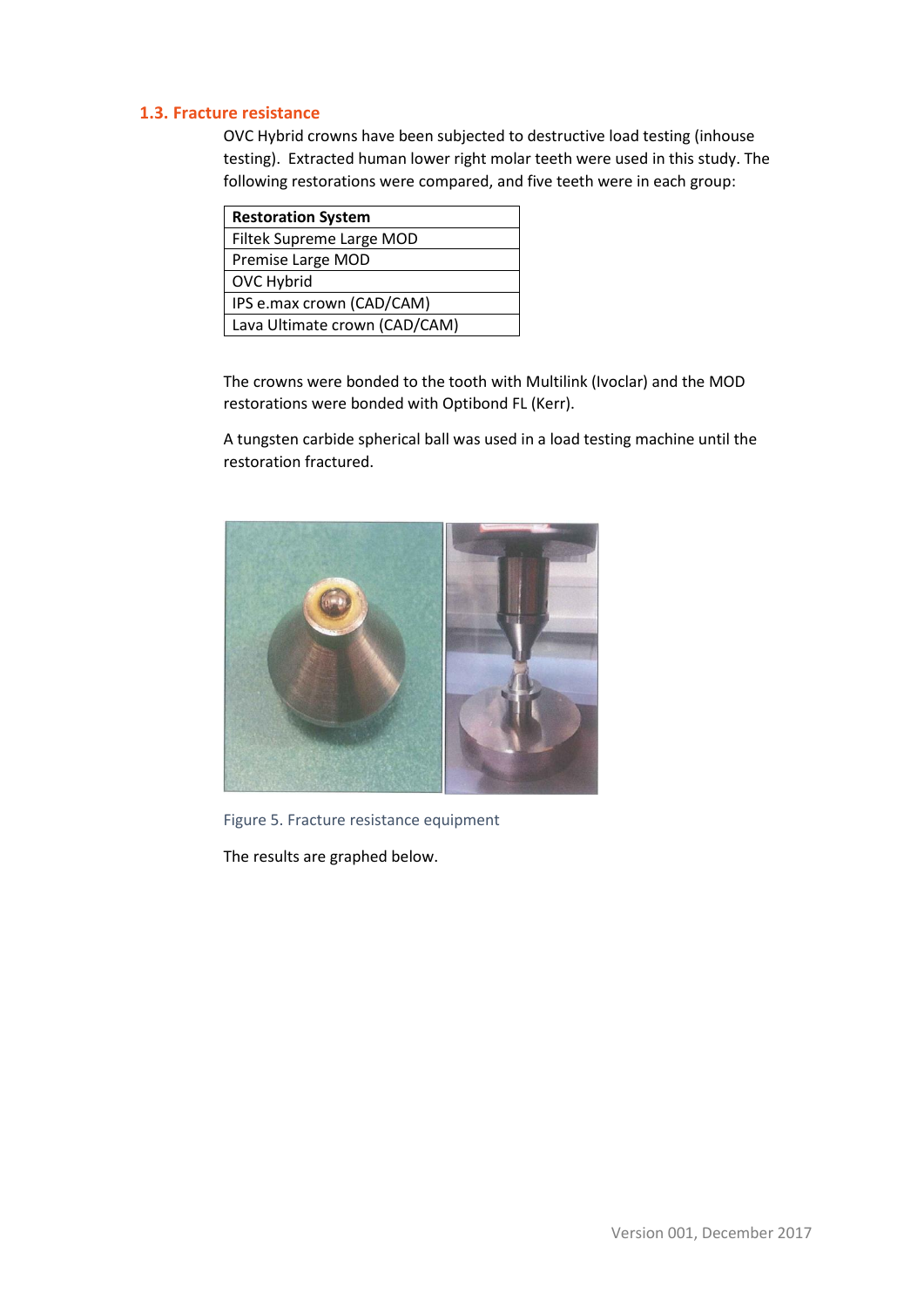

Figure 6. Fracture resistance graph - average maximum load at failure

Note that both the Lava Ultimate and the OVC Hybrid withstood more than half a metric ton before they disintegrated. This is an astonishing high load, especially since the load was applied to the crown via a small steel ball.

The OVC Hybrid withstood a 44% higher load than the e.max crowns and more than double that of the MOD restorations.

Typically, at the maximum load (average 5319N), the entire OVC Hybrid crown/tooth complex gave way.



Figure 7. Typical example of OVC Hybrid crown at maximum load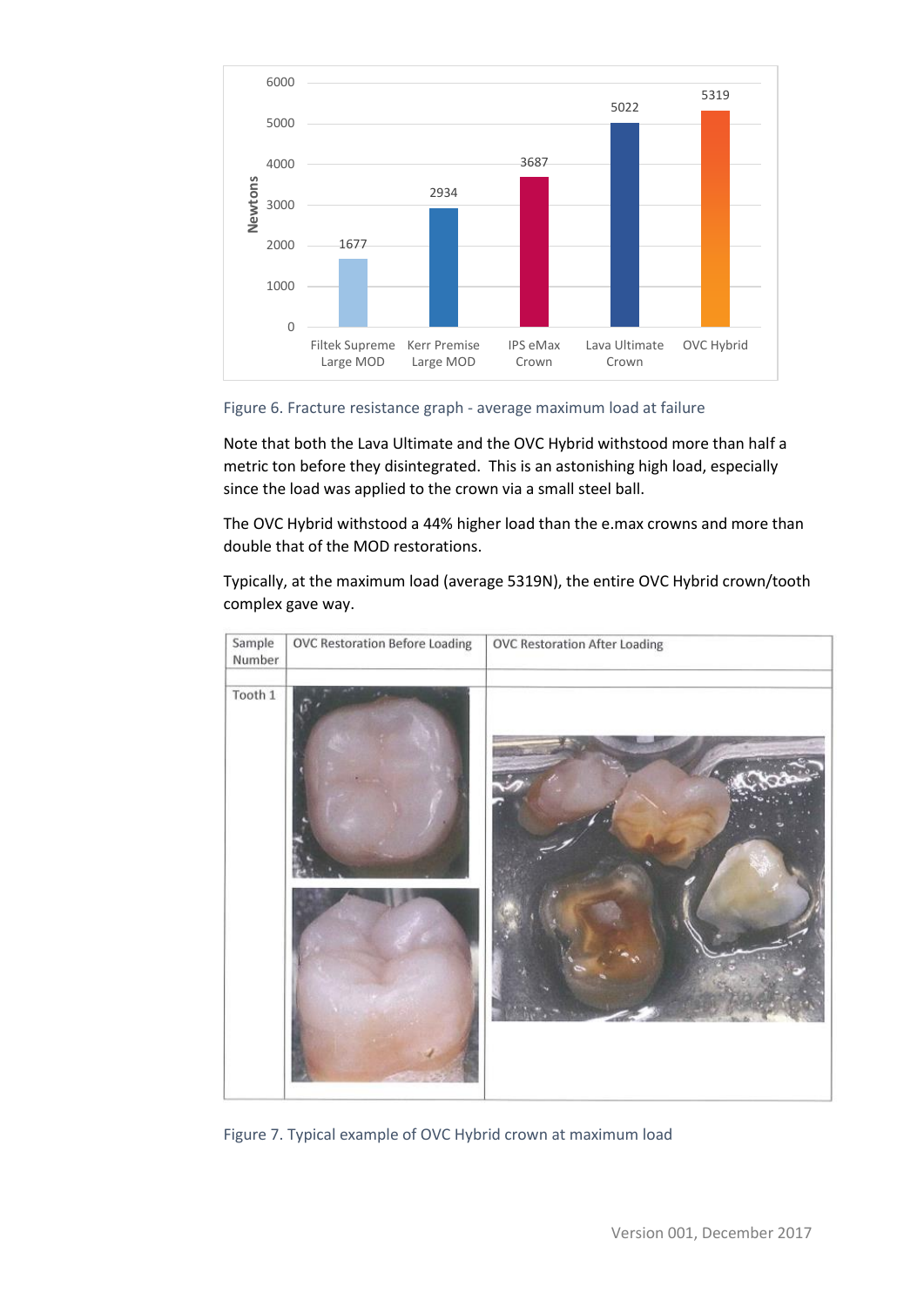

#### In contrast, the e.max crowns tended to fracture at maximum load (average 3687N) as shown below:

Figure 8. Typical example of eMax crown at maximum load

[Reference inhouse study RHTR0032 Comparison of Load Bearing Properties]

Note that the maximum loads that humans can apply to teeth is around 600N for females and up to 850N for males but can be higher when individuals unintentionally bite hard on say, a stone in food (Waltimo A, 1193).

#### <span id="page-7-0"></span>**1.4. Wear resistance**

Rhondium conducted in-house testing in accordance with the method described by (Heintze, 2006) using a chewing simulator. The results showed that the OVC<sub>3</sub> Hybrid wear is very similar to OVC<sub>3</sub> Lithium and is around 0.6mm per decade. Natural human enamel wears at around 45μ per year or 0.45mm per decade (Lawson NC J. S., 2014) so this indicates that the OVC<sub>3</sub> might wear at a slightly faster rate than natural teeth. However, the difference is small and may not be clinically significant.

The graph below shows a decreasing wear rate over time and this is because initially the antagonist is a point loading but as the surface wears, the wear indentation enlarges and the force per area decreases. This is also true for natural teeth until the enamel has worn through.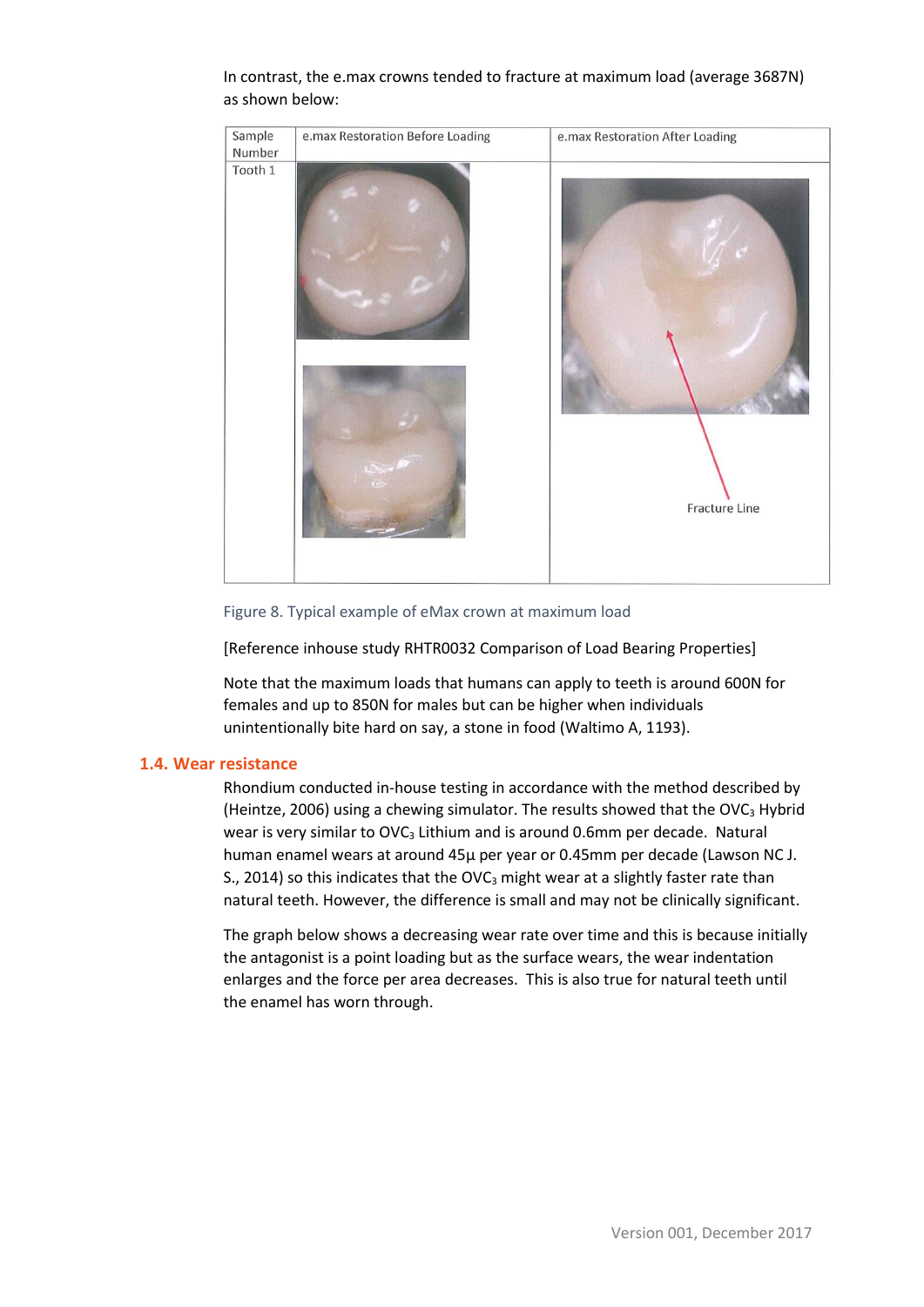

Figure 9. Wear resistance of OVC crowns

A recent study (NC Lawson, 2016) compared the wear resistance of several CAM/CAM hybrid materials (Paradigm MZ100, Cerasmart and Lava Ultimate) with lithium disilicate (eMax) and results are in the table below:

| Table 3 - Material and enamel wear of CAD/CAM<br>restorative materials and reference enamel. |                                                  |                                                |  |  |  |
|----------------------------------------------------------------------------------------------|--------------------------------------------------|------------------------------------------------|--|--|--|
| Material                                                                                     | Material wear<br>$\rm (mm^3)$<br>$(mean \pm SD)$ | Enamel wear<br>$\rm (mm^3)$<br>$(mean \pm SD)$ |  |  |  |
| Paradigm MZ100                                                                               | $0.182(0.06)^{a,b}$                              | $0.108(0.02)^a$                                |  |  |  |
| Cerasmart                                                                                    | $0.180(0.07)^{a,b}$                              | 0.056(0.03) <sup>a</sup>                       |  |  |  |
| <b>LAVA Ultimate</b>                                                                         | $0.152(0.04)^{a,b}$                              | $0.0610(0.02)^a$                               |  |  |  |
| Enamic                                                                                       | $0.21(0.06)^{a,b,c}$                             | $0.280(0.07)^{b,c}$                            |  |  |  |
| Celtra Duo unfired                                                                           | $0.241(0.09)^{b,c}$                              | $0.375(0.14)^{c,d}$                            |  |  |  |
| Celtra Duo fired                                                                             | $0.220(0.05)^{a,b,c}$                            | $0.276(0.07)^{b,c}$                            |  |  |  |
| e.max CAD                                                                                    | $0.329(0.18)^c$                                  | $0.420(0.09)^d$                                |  |  |  |
| Enamel                                                                                       | 0.119(0.07) <sup>a</sup>                         | $0.247(0.09)^{b}$                              |  |  |  |
| Materials labeled with similar letters in each column are not statis-<br>tically different.  |                                                  |                                                |  |  |  |

The material wear for the three hybrid materials was significantly less than e.max and the hybrids causes less than 25% of the wear on the enamel antagonist.

#### <span id="page-8-0"></span>**1.5. Shrinkage**

In most cases, deep cavity defects are cured in layers using standard procedures before the OVC<sub>3</sub> is placed. Contraction issues related to the OVC<sub>3</sub> technique are small since the C-factor is 1. Any minor contraction issues are even further reduced by spot-curing the centre of the  $OVC<sub>3</sub>$  first. By spot-curing the centre, any shrinkage can draw additional uncured composite from the surrounding uncured material, while very slightly pulling the crown towards the tooth. This spot curing reduces internal stresses. The final cure only cures the periphery of the  $\text{OVC}_3$  which can shrink inwards towards the centre.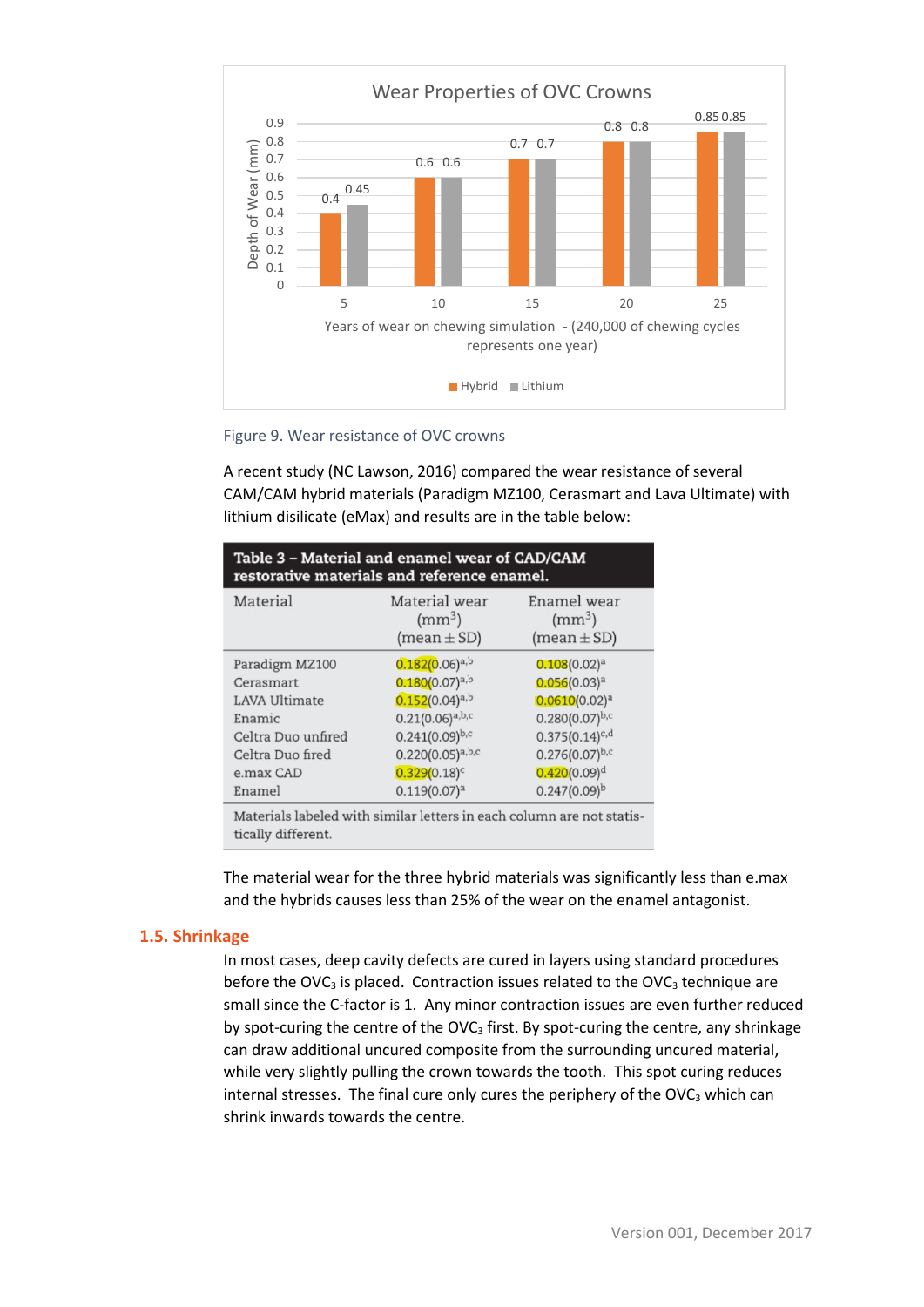Shrinkage concerns can be further ameliorated by light curing from the centre outwards using the spot-curing selector key in a circular motion, in gradually increasing circles, until the crown has cured.

The above indicates that shrinkage vectors are not a significant issue with the OVC3.

In contrast, large direct composite restorations, such as MODBL, have major issues with shrinkage because the C-factor is high, and the layering of composite causes internal stresses to build up.

#### <span id="page-9-0"></span>**1.6. Micro-leakage**

Rhondium inhouse testing compared the micro-leakage of spot-curing the OVC<sup>3</sup> followed by full occlusal curing, versus only full occlusal curing. All restored teeth were subjected to 500 thermocycles (5 $\degree$ C to 55 $\degree$ C) and then immersed in dye for 48 hours. The teeth were then sectioned multiple times using a diamond saw mounted in a CNC machine.

These results are in the table below.

| <b>Description</b>        | Sample size | <b>Occurrence of microleakage</b> |
|---------------------------|-------------|-----------------------------------|
| Spot curing for 5         |             | No evidence of any leakage        |
| seconds plus full         |             |                                   |
| occlusal curing           |             |                                   |
| Full only occlusal curing |             | No evidence of any leakage        |

*Interestingly, none of the OVC<sup>3</sup> crowns in either group had any evidence of microleakage.* This is unusual as there are numerous microleakage studies of both indirect restorations and direct composite restorations in the literature that show some signs of micro-leakage.

The lack of microleakage is reassuring regarding both the bond strength and the resistance to secondary caries.



A typical example is shown below.

Figure 10. Sectioned OVC showing lack of dye penetration.

#### <span id="page-9-1"></span>**1.7. Quality of margins**

Computer-aided design of restorations has several potentially accuracy compromising aspects: during data collection, locating the margin in the digital representation, and the restoration design (ED Rekow, 2011). This issue is not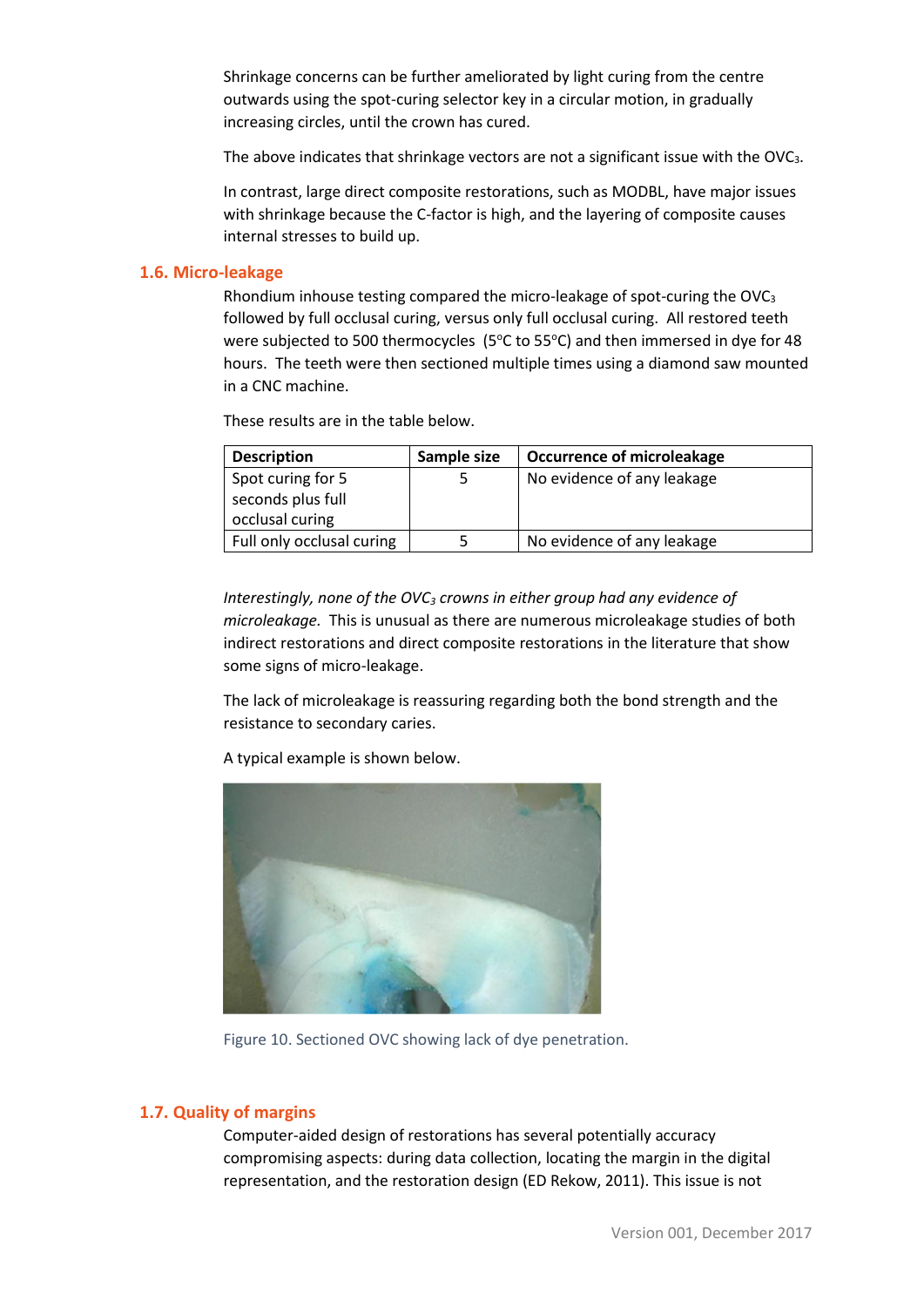present with the  $OVC<sub>3</sub>$  as the uncured hybrid composite layer is directly bonded to the margins of the tooth preparation.

#### <span id="page-10-0"></span>**1.8. Bond-strength between OVC3 Lithium and composite**

The under surface of the lithium layer is conditioned to achieve high bond strength with the hybrid ceramic sub-layer. Our internal testing shows that we are consistently achieving a shear bond-strength of 33MPa between these layers. At such a high bond strength, our laboratory testing shows that the composite fails cohesively before the bond between the two layers fails. In short, we have not seen a single delamination in any of our tests.



10,000 Thermal Cycles



The outer margin of the lithium disilicate material is etched and bonded to prevent staining. If the interfaces are not polished properly when the  $OVC<sub>3</sub>$  is placed, there is a possibility of staining in the future. If it does happen, the crown can be easily polished at the recall visit.

#### <span id="page-10-1"></span>**1.9. Bond-strength of OVC<sup>3</sup> and tooth**

The OVC<sup>3</sup> uses a *direct* bonding protocol. Before we talk about direct bonding, let's take a moment to consider the drawbacks of *indirect* crown cementation.

- 1. Tooth contamination. Temporary cement can be hard to see and completely remove. Temporary crowns frequently leak and allow bacterial contamination of the dentin tubules, which in turn is potentially damaging to the dental pulp.
- 2. If Immediate Dentin Sealing (IDS) is used at the first appointment, a separating agent such as petroleum jelly is recommended to prevent an excessively strong bond to the temporary crown. The petroleum jelly must be totally removed at the second appointment for obvious reasons. In addition, the IDS that was applied at the first appointment must be sand-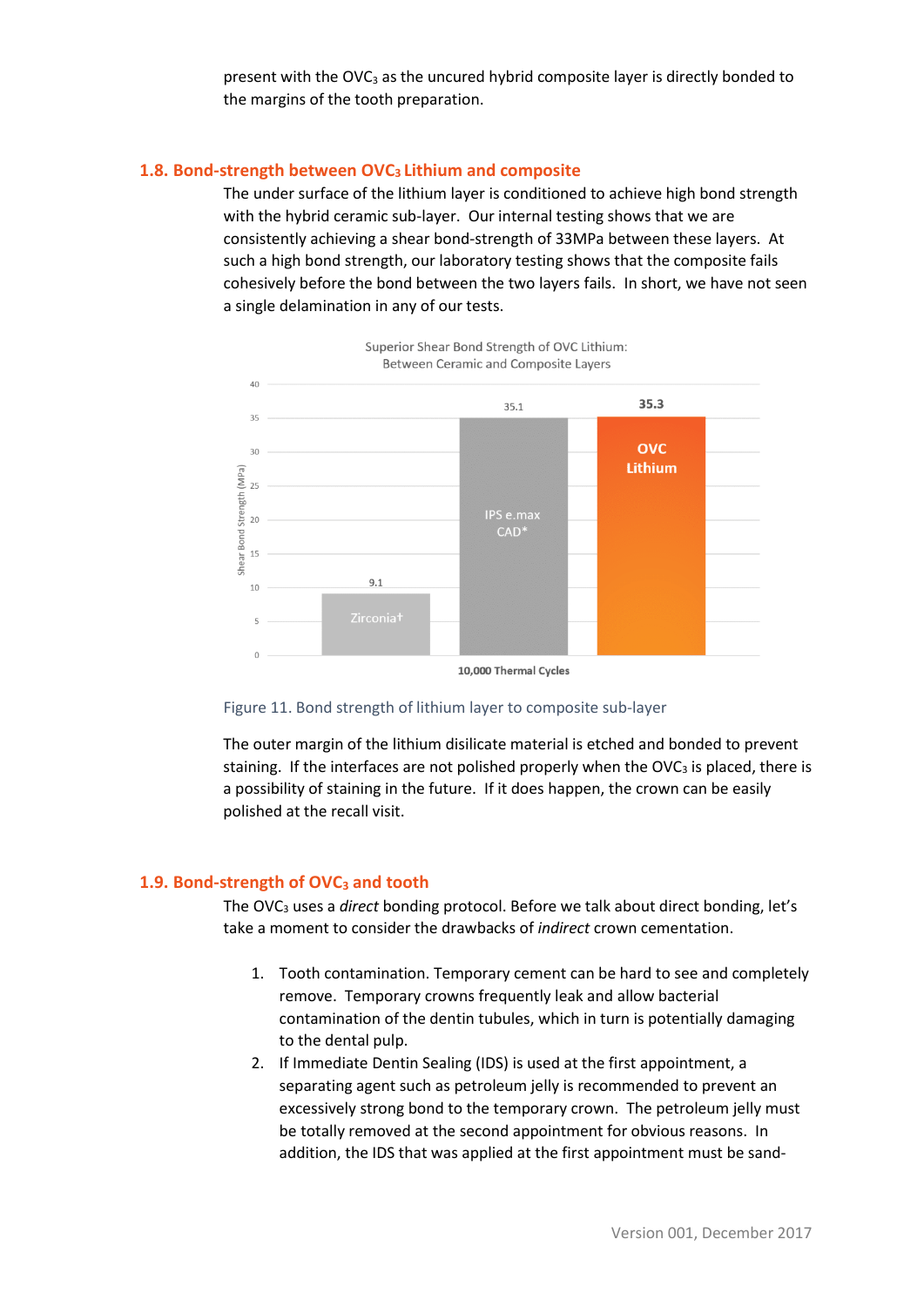blasted carefully and there is a risk that too much might be removed (Magne, 2005).

- 3. Crown contamination. The intaglio surface of the crown can be contaminated. The in-office milling of CAD/CAM crowns leaves a smear layer of dust and this must be removed prior to cementation by sandblasting (air-abrasion) or hydrofluoric acid. The use of hydrofluoric acid is not indicated for hybrid CAD/CAM blocks and must be sand-blasted. Not all dentists have air-abrasion readily available.
- 4. Issues with fit. There are many well know causes of poor fit and these potentially can interfere with the bonding procedure.
- 5. Too tight proximal contacts in indirect crowns can be hard to diagnose and remove and can prevent proper seating of the crown during cementation.
- 6. Temporization of minimally invasive crown preps is fraught with difficulty as the temporary crowns often come off.
- 7. Crown luting cements do not bond with such high bond strengths, particularly to zirconia crowns. Shear bond strengths in the range of 7.3 to 16.4 MPa are commonly found with zirconia crowns (Attia, 2011) and this is the main reason that destructive ferrule-type crown preparations are recommended for zirconia crowns.

Direct dental bonding agents have been performing exceptionally well for many years. For example, mean shear bond strengths to enamel ranged from 18.1 MPa for Xeno IV to 41.0 MPa for OptiBond FL. On dentin, the means ranged from 33.3 MPa for OptiBond FL to 47.1 MPa for Clearfil SE Bond (R Walter, 2011). These high bond strengths generally mean that the test sample fractures cohesively through the substrate rather than along the bonding interface.

In general, direct bonding agents give higher shear-bond strengths compared to indirect luting agents.





Since the OVC<sub>3</sub> crown is bonded directly to the tooth with such agents, very high bond strengths are obtained. Freshly cut dentin is considered the ideal substrate for dentin bonding (Magne, 2005). Furthermore, with the OVC<sub>3</sub> system, the bonding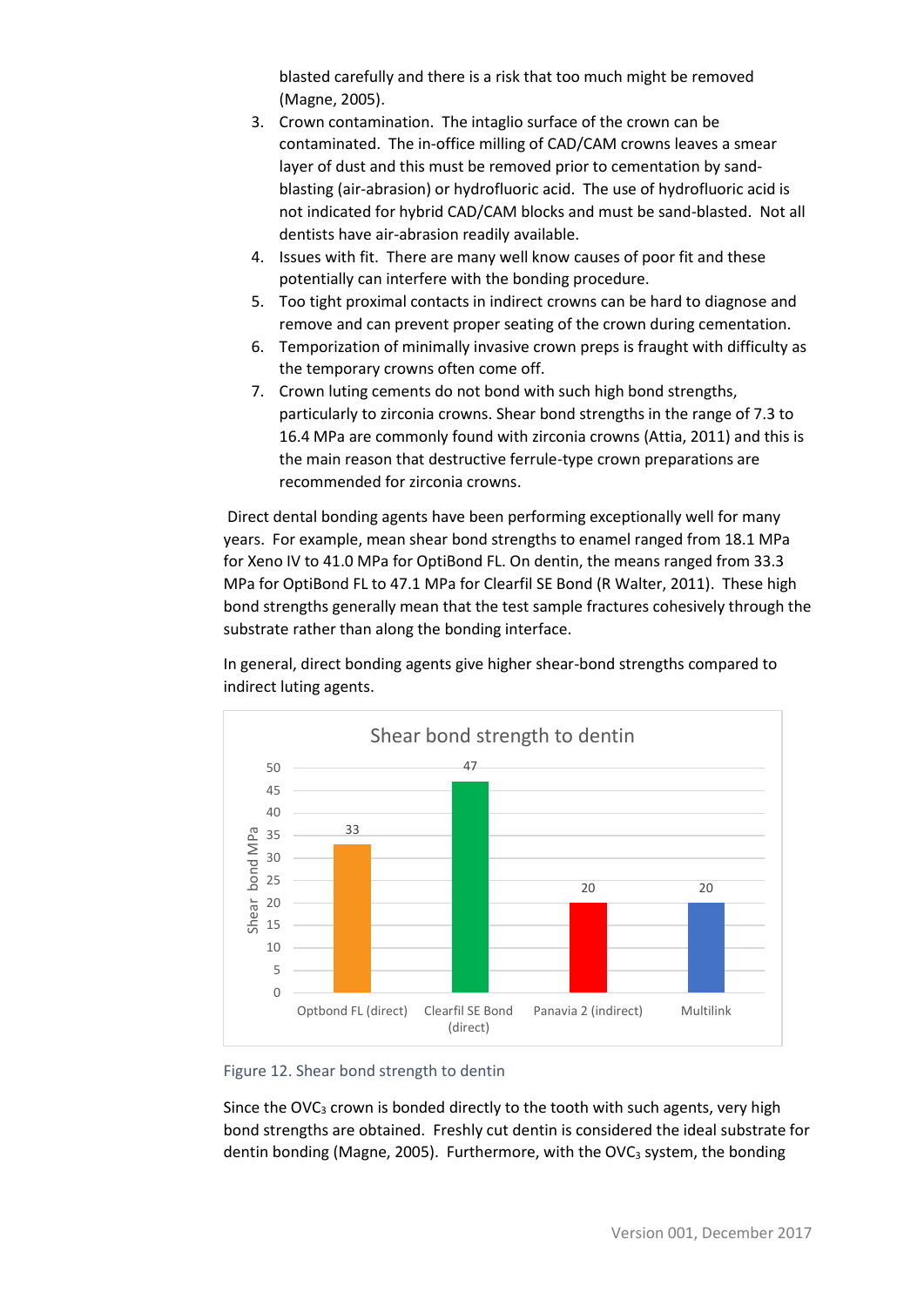agent has the opportunity to form an intimate chemical bond directly to fresh composite.

Since the bonding interface has a C-factor of 1, the bond could be considered in a similar way to immediate dental sealing (IDS) since there are no shrinkage vectors pulling on the bonded surface, and this allows stress-free dentin bond development (Magne, 2005).

#### <span id="page-12-0"></span>**1.10. Light-curing**

The OVC<sub>3</sub> technique requires deep parts of the crown-prep (greater than 3mm from the occlusal surface) to be built up and cured before the  $OVC<sub>3</sub>$  is placed. Spot-curing the centre of the  $OVC<sub>3</sub>$  is recommended to control shrinkage and simplify the clinical technique. See Shrinkage issues abov[e 1.5.](#page-8-0)

Rhondium inhouse testing has demonstrated that curing for 30 seconds with a curing light >1000 lumens/cm<sup>3</sup> cures through the centre of the OVC<sub>3</sub> to a depth of 3.4mm to 3.8mm (depending on the tooth-type). [Ref RHTR0111 L-OVC Spot Cure Depth]

The use of curing lights with less than 1000 lumens/cm<sup>3</sup> is ineffective and strongly discouraged.

#### <span id="page-12-1"></span>**1.11. Rationale of lithium disilicate with a composite base layer**

Clearly, lithium disilicate cannot have its intaglio surface altered at the chairside without a CAD/CAM machine. However, an uncured and bonded layer of composite can be manipulated at the chairside.

A traditional ceramic crown/onlay sits directly on dentin which has a stiffness (modulus of 7-10 GPa). Dentin's modulus (Kinney JH, 2003) is very similar to the OVC's underlying composite (modulus of 10Gpa). Since the modulus of the composite and dentin are so similar, the OVC<sub>3</sub> restoration mimics a traditional adhesive ceramic crown/onlay as if it were sitting on dentin.

#### <span id="page-12-2"></span>**1.12. Comparison of Rhondium OVC<sup>3</sup> Lithium and OVC3 Hybrid Ceramic**

During the last 10 years lithium disilicate has become popular. However, over the same period, a number of studies have shown that some hybrid ceramic materials show similar or better characteristics. Pascal Magne has conducted extensive comparisons of ceramic versus hybrid ceramic materials and found that composite overlay type restorations consistently out perform all ceramic restorations (P Magne, 2009).

Rhondium's inhouse testing has shown that the OVC<sub>3</sub> Hybrid has greater wear resistance and fracture resistance compared to the  $OVC<sub>3</sub>$  Lithium. However, Rhondium makes and sells both versions and it is up to the clinician to decide which version is most suitable for them, keeping in mind clinical and reimbursement factors that differ from country to country.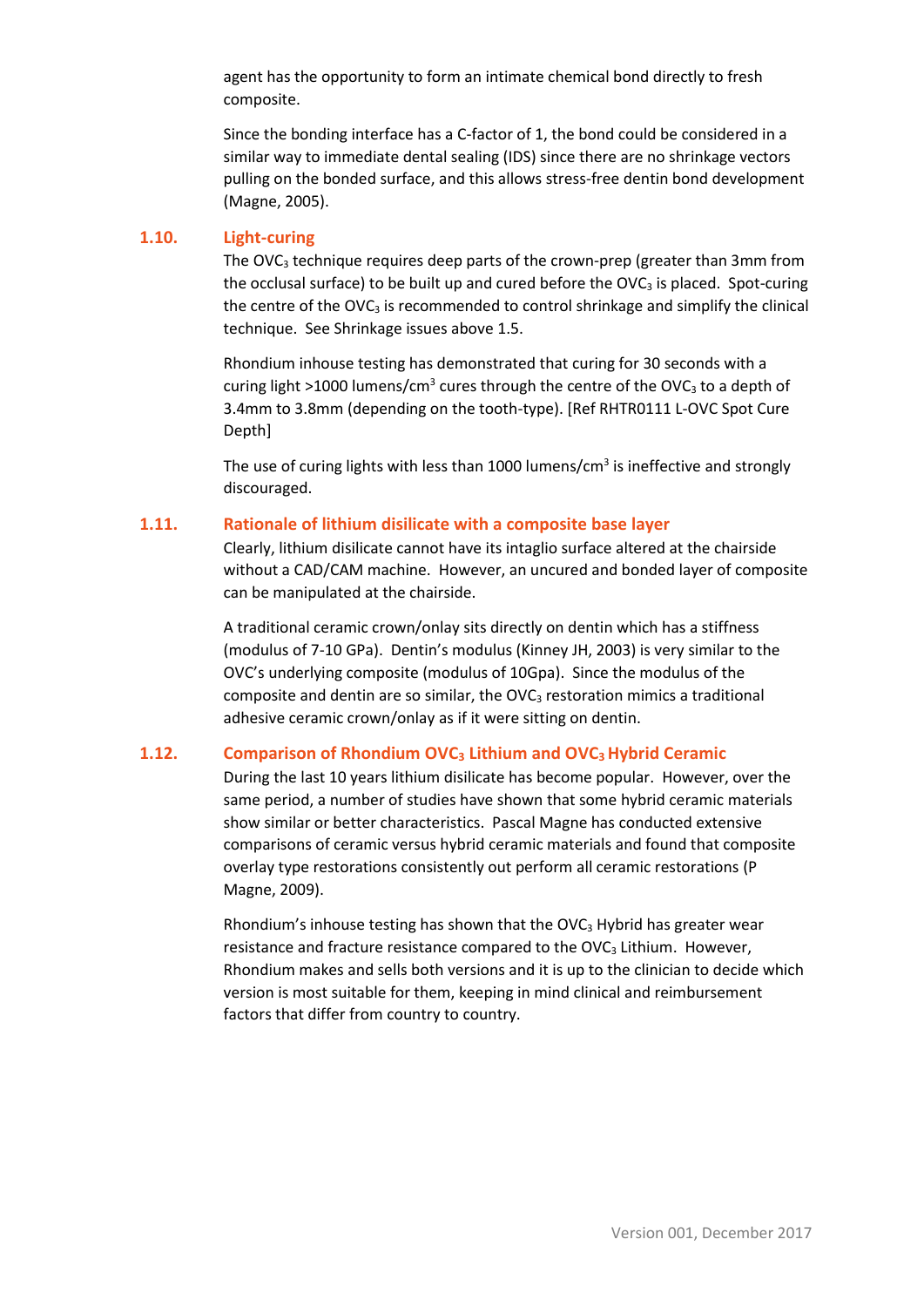## <span id="page-13-0"></span>References

- Attia, A. (2011). Bond strength of three luting agents to zirconia ceramic Influence of surface treatment and thermocycling. *J Appl Oral Sci.* , 19(4): 388-395.
- Bremer BD, G. W. (2001;14). Molar fracture resistance adter advesive restorations with ceramic inlays or resin based composites. *Am J Dent*, 214-220.
- Carson, D. L. (2013, September 24). *How to achieve a perfect fit for crowns and bridges*. Retrieved from Dental Products Report: http://www.dentalproductsreport.com/dental/article/howachieve-perfect-fit-crowns-and-bridges
- Christensen. (2005, March). *The state of fixed prosthodontic impressions: room for improvement.* Retrieved from http://glidewelldental.com/education/chairside-dental-magazine/volume-1 issue-3/the-state-of-fixed-prosthodontic-impressions-room-for-improvement/
- Christensen, G. (2016). Retrieved from https://www.ncbi.nlm.nih.gov/pubmed/15819348
- ED Rekow, N. S. (2011). Performa of dental cermaics: challenges for improvements. *J Dent Res* , 90(8):937-952.
- Heintze, S. (2006). How to qualify and validate wear simulation devices and methods. *Dent Mater*, 228:712-734.
- Herre, C. (2017, August). *Dental Economics.* Retrieved from Dental Economics: http://digital.dentaleconomics.com/dentaleconomics/201708?sub\_id=CNhxMVD2P9x6X&pg =18#pg18
- Kinney JH, M. S. (2003). *THE MECHANICAL PROPERTIES OF HUMAN DENTIN:*. Retrieved from Crit Rev Oral Biol Med: http://journals.sagepub.com/doi/pdf/10.1177/154411130301400103
- Lab Management Today. (2000;16). Survey respondents are upbeat and optimistic about the state of our industry. *Lab Management Today*, 9-15. Retrieved from Lab Management Today.
- Lawson NC, B. R. (2016). *Wear, strength, modulus and hardness of CAD/CAM restorative materials.* Retrieved from Dental Mater.
- Lawson NC, J. S. (2014). Wear of enamel opposing zirconia and lithium disilicate after adjustment, polihsing and glazing. *J Dentistry*, 1586-1591.
- M Hegde, P. H. (2011). An evalution of compressive strength of newer nanocomposite: An in vitro study. *J Conser Dent*, 14(1):36-39.
- Magne, P. (2005). Immediate Dentin Sealing: A Fundamental Procedure for Indirect Bonded Restorations. *J Esthet Restor Dent 1*, 17: 144-155.
- Milicich, G. (2017). The Compression Dome Concept The Restorative Implications. . *Gen Dent*.
- NC Lawson, R. B. (2016). Wear, strength, modulus and hardness of CAD/CAM restoration materials. *Dent Mater* , e275-e283.
- P Magne, A. K. (2009). Simulated fatigue resistance of composite resin versus porcelain CAD/CA overlay restorations on endodontically treated teeth. *Quintessence Int*, 125-133.

Pascal Magne, R. S. (2012;2). Deep Margin Elevation: A Paradigm Shift. *Am J Esthet Dent*, 86-96.